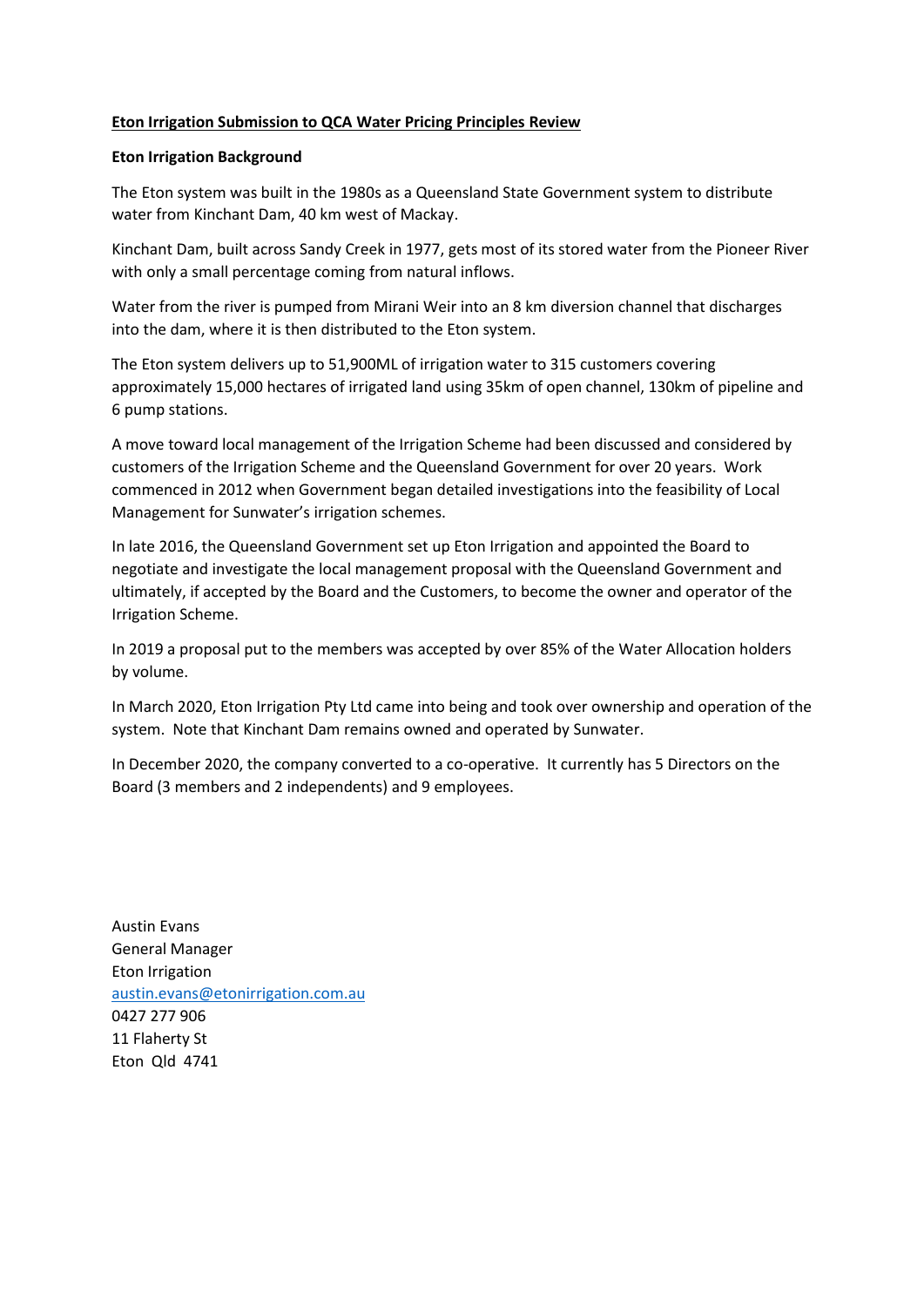## **Eton Irrigation and the Water Pricing Principles**

Eton Irrigation is generally happy with most of the water pricing principles. The one area that we have issues with is the Return on Capital being included in the efficient costs. We understand that the justifications for it include:

- Motivation for the entity to invest and operate well ie justify the investment
- Create a level playing field for possible competitors that may want to enter the field.

# **Motivation**

It is understood that the QCA is concerned if the rate of return is too low, that *"it could have a chilling effect on investment leading to inadequate capacity and/or service quality and potentially reduce revenues to the point where the financial sustainability of a regulated entity is endangered".*  However, this assumes that the motivation for investment is a simplistic, straight dollar return on capital. The real motivation comes from government (the owner) and directs the entity to provide the services. The return for the government is a more nuanced, indirect benefit through maintained or increased economic activity and jobs – a direct return is not the only motivation for these entities.

Eton Irrigation is in exactly that situation. Eton Irrigation is not looking for a rate of return in our business (ie we have adopted a zero rate of return). We are running our system on behalf of our members/customers as a service. Our goal is to break even in the long term.

The absence of a direct return does not sap our motivation and lead to a decline in capacity and/or service quality. Providing the appropriate capacity and/or service quality is the role of our entity and we are directed to do that by our owners – we do not need to earn a return on capital to do that. Sunwater should be operating in the same way.

# **Level Playing Field for Possible Competitors**

We understand that if a viable possible competitor wanted to compete against Sunwater, they would be at a disadvantage unless Sunwater had to allow for a return on capital to match the potential competitor's need to make a profit. However, Sunwater is a monopoly business with no competitors in the Mackay region. More than that, there are no potential competitors, or viable competitors or likely competitors. Therefore, including a rate of return to create a level playing field for a potential competitor that doesn't/won't ever exist, is just extra costs for the Sunwater customers for no reason.

#### **Zero Rate of Return**

Eton Irrigation's position is that water should be provided at cost (or subsidised) as a service to the community that underpins economic activity and jobs in this region. Therefore, we believe that the Qld Govt should have a zero rate of return for Sunwater. It has been commented that this was part of the original business case before Kinchant Dam was built.

Although this may seem to be an unusual approach to take (from a purest economist point of view), the position of the Queensland government in water seems to indicate that they are not looking for a return. The pre-election commitment to discount irrigation prices by 15% (broadacre) and 50% (horticulture) clearly shows that they see water as a driver of economic activity and jobs in the regions and that it should not be a money maker for the Queensland Treasury.

The zero rate of return approach would also be much easier to implement than the discounts. The practical application of the discounts split between horticulture (50%) and non-horticulture (15%) is